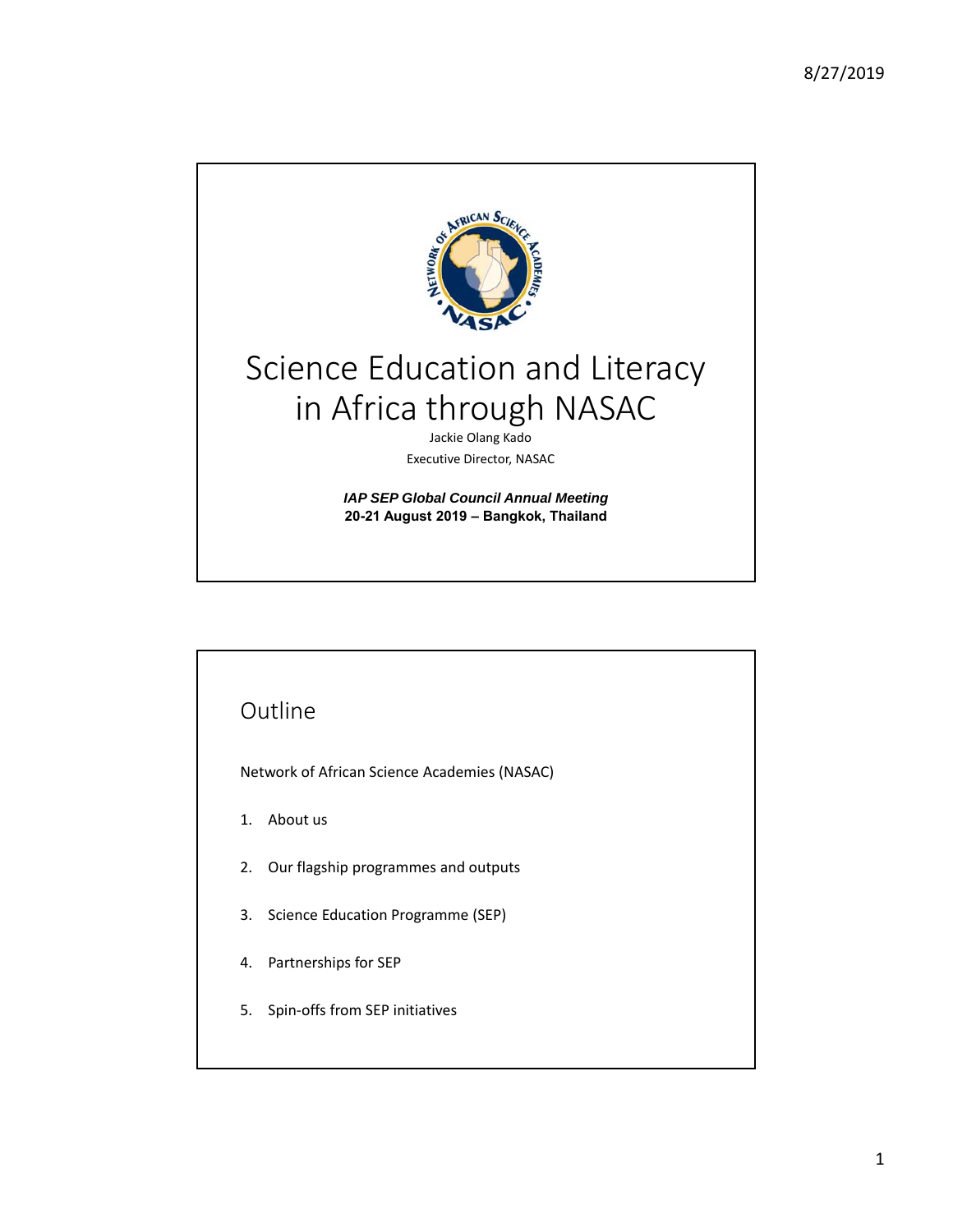## About NASAC

## Membership and mission

| 28 Member-Academies   |                  |
|-----------------------|------------------|
| <b>AAS</b> (Regional) | <b>Mauritius</b> |
| Algeria               | Morocco          |
| <b>Benin</b>          | Mozambique       |
| <b>Botswana</b>       | Nigeria          |
| Burkina Faso          | Senegal          |
| Cameroon              | South Africa     |
| Congo Brazzaville     | Sudan            |
| Ethiopia              | Tanzania         |
| Ghana                 | Togo             |
| <b>Ivory Coast</b>    | Uganda           |
| Kenya                 | Zambia           |
| Madagascar            | Zimbabwe         |
| Rwanda (2018)         | Burundi (2018p)  |
| Tunisia (2018p)       | Egypt (2018p)    |

Founded in Dec. 2001 as independent network for African science academies to:

"*provide authoritative science advice for policy formulation for development in Africa*"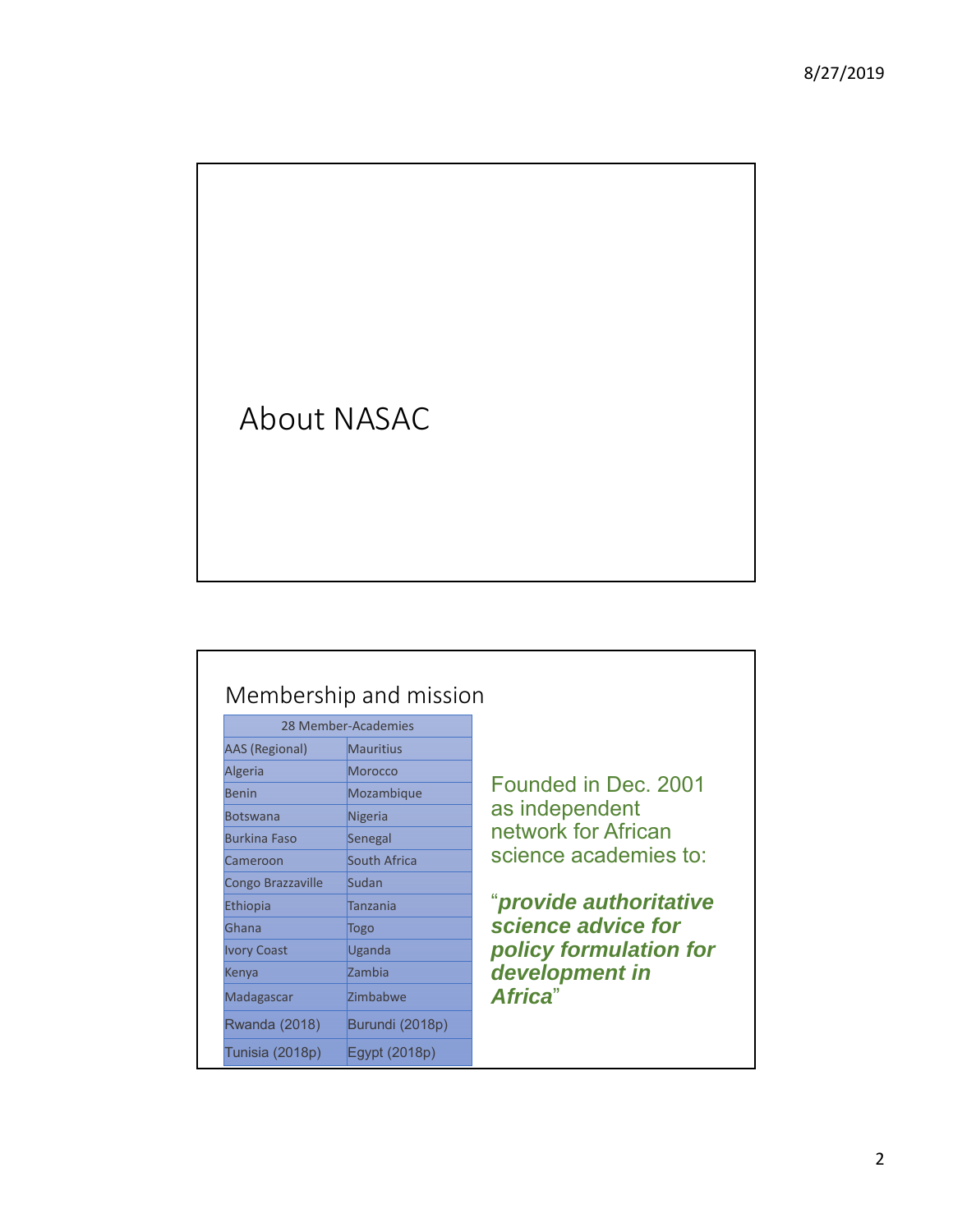

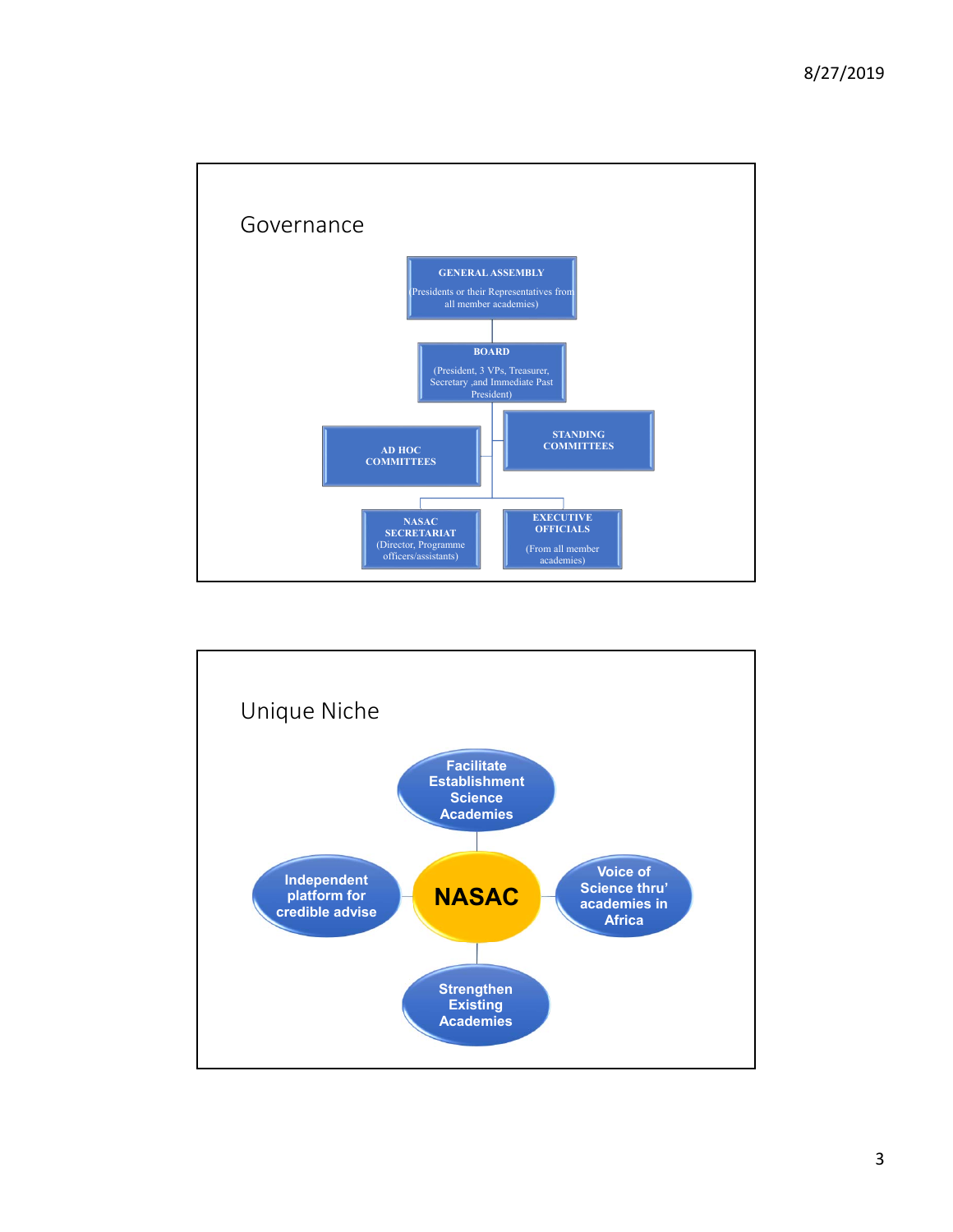

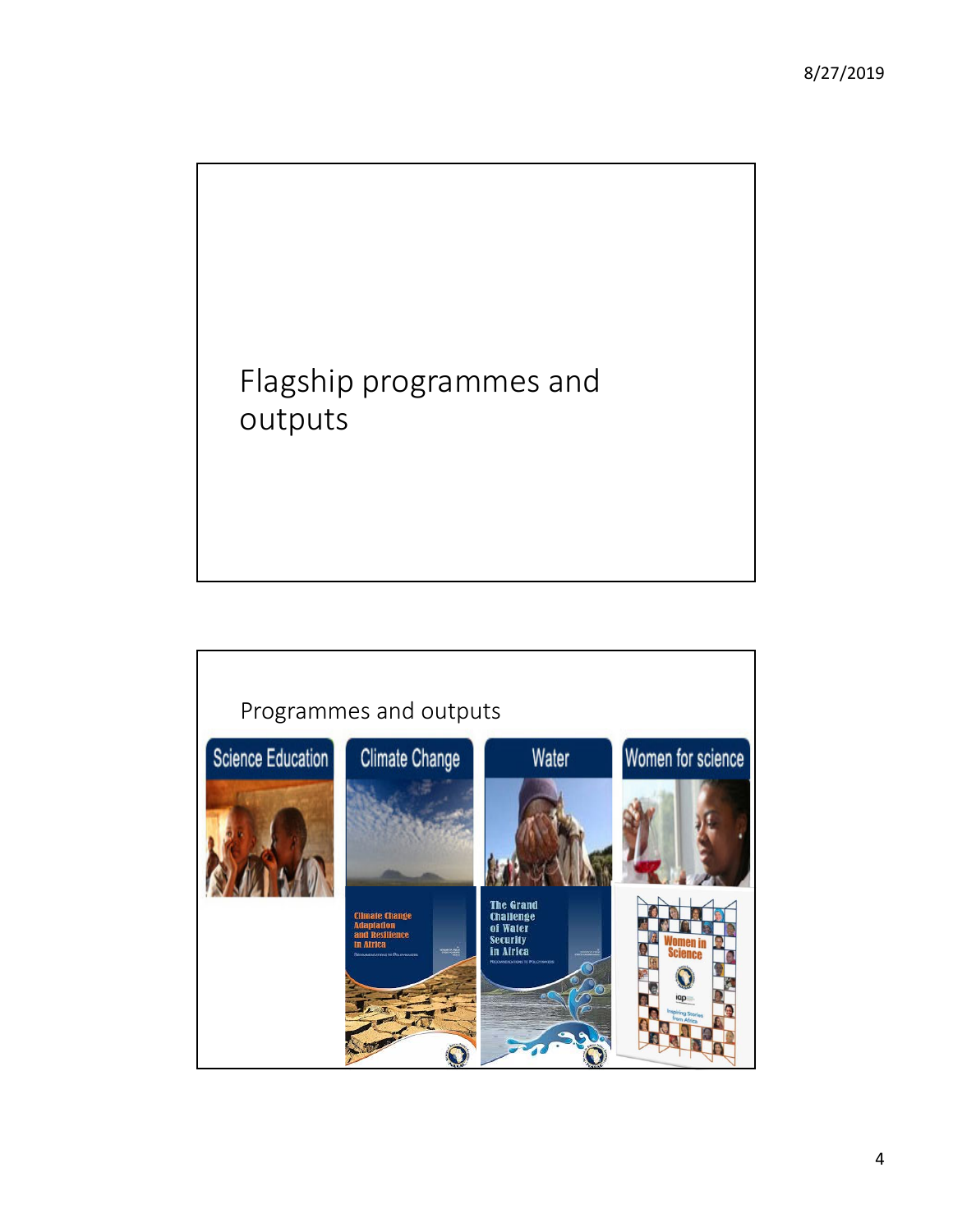

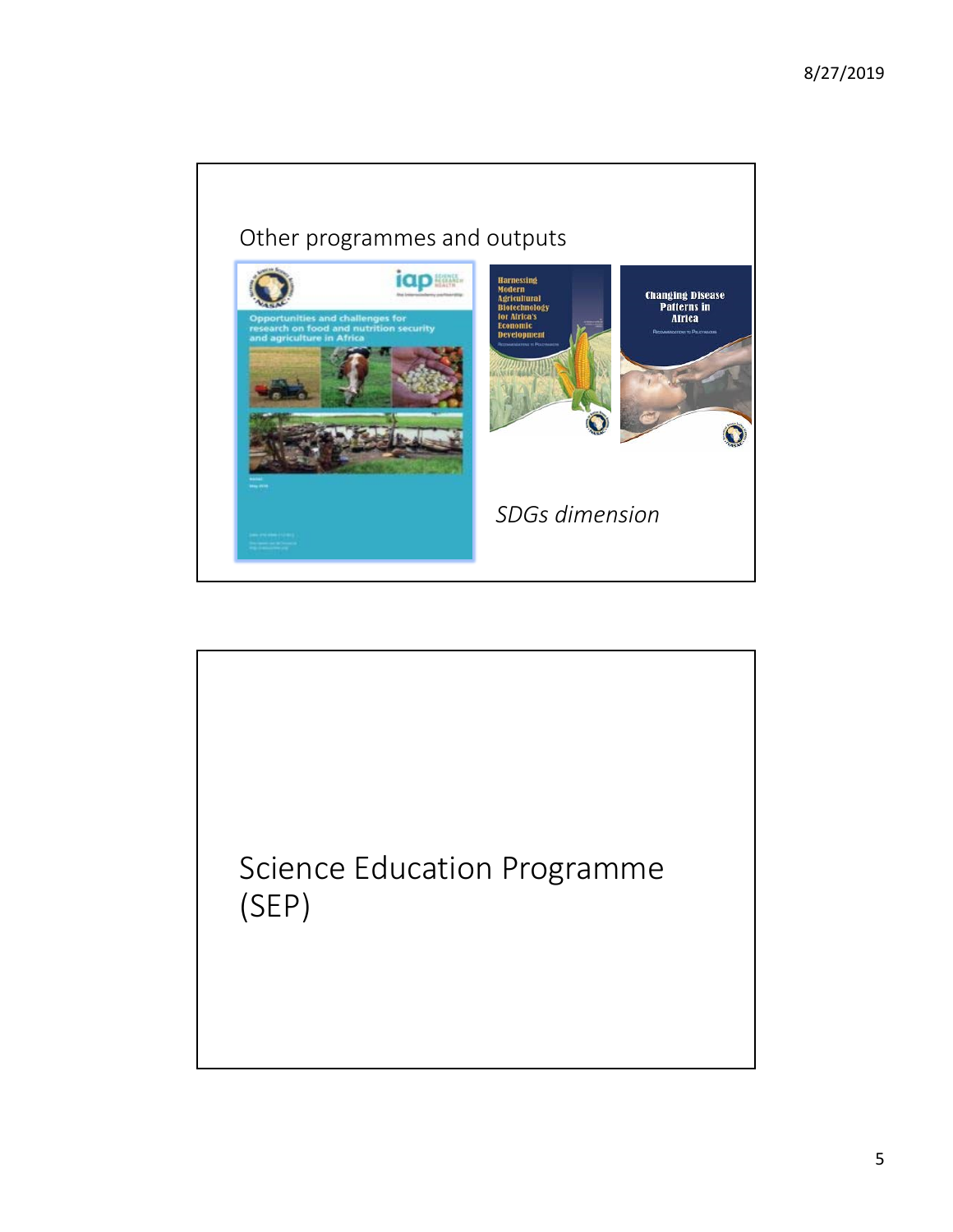

- Adopt training‐of‐trainers activities for teachers
- Engage students and early career researchers for posterity
- Support IBSE pilot schools in Cameroon and Uganda

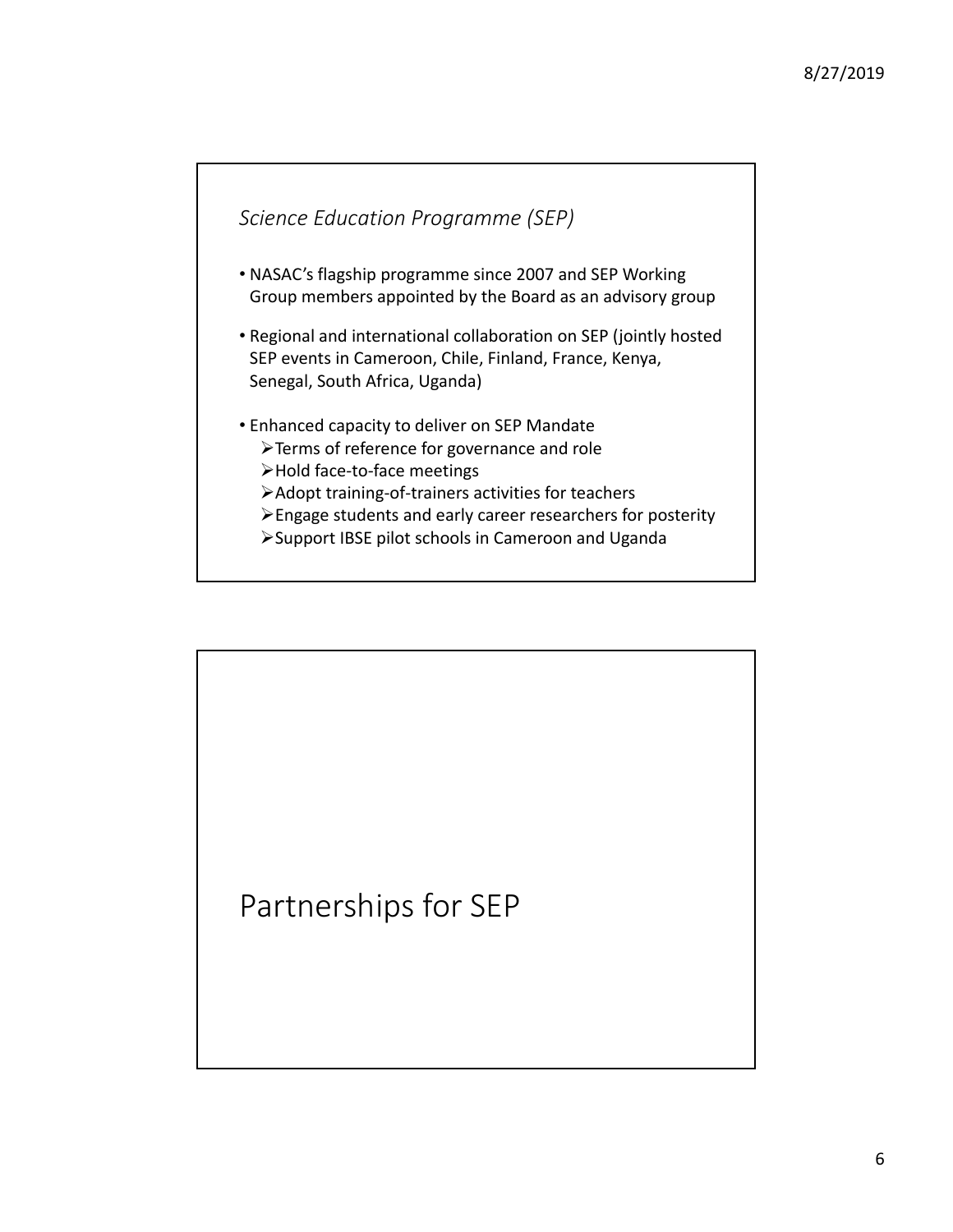### IAP partnership for NASAC‐SEP

- **Workshop** on Gender Mainstreaming for Science Education in Africa *in April 2017 in Nairobi, Kenya (joint event for WfS and SEP working groups)*
- Training **Seminars** for science teachers in partnership with French Academy's *La main à la pâte*
- Academy **mentorship** on SEP for new NASAC members (encourage peer to peer learning and sharing of practical experiences)
- **Meetings** of the SEP Working Group members on 8‐9 October 2019 in Nairobi, Kenya ‐ '*Promotion of Climate Change Education in Africa'*



13

rk of African Science Academies (NASAC)

#### Chinese and French Academies Partnership AEMASE • Co‐organized [with the French Academy] and supported the participation of science education experts to the African European Mediterranean Academies for Science Education (*AEMASE*) conferences • Supporting the participation of African scientists to CESAME centers and at AEMASE activities **BRISECC** • Member of Belt and Road International Science Education Coordinating Committee (BRISECC) and Partner • Fostering IBSE (Inquiry‐based Science Education) for African *students, science teachers and scientists* through Belt and Road Teenager Makers Camp and Teacher Workshop by CAST/CYSC • Encourage the participation of NASAC members and involvement in Science for students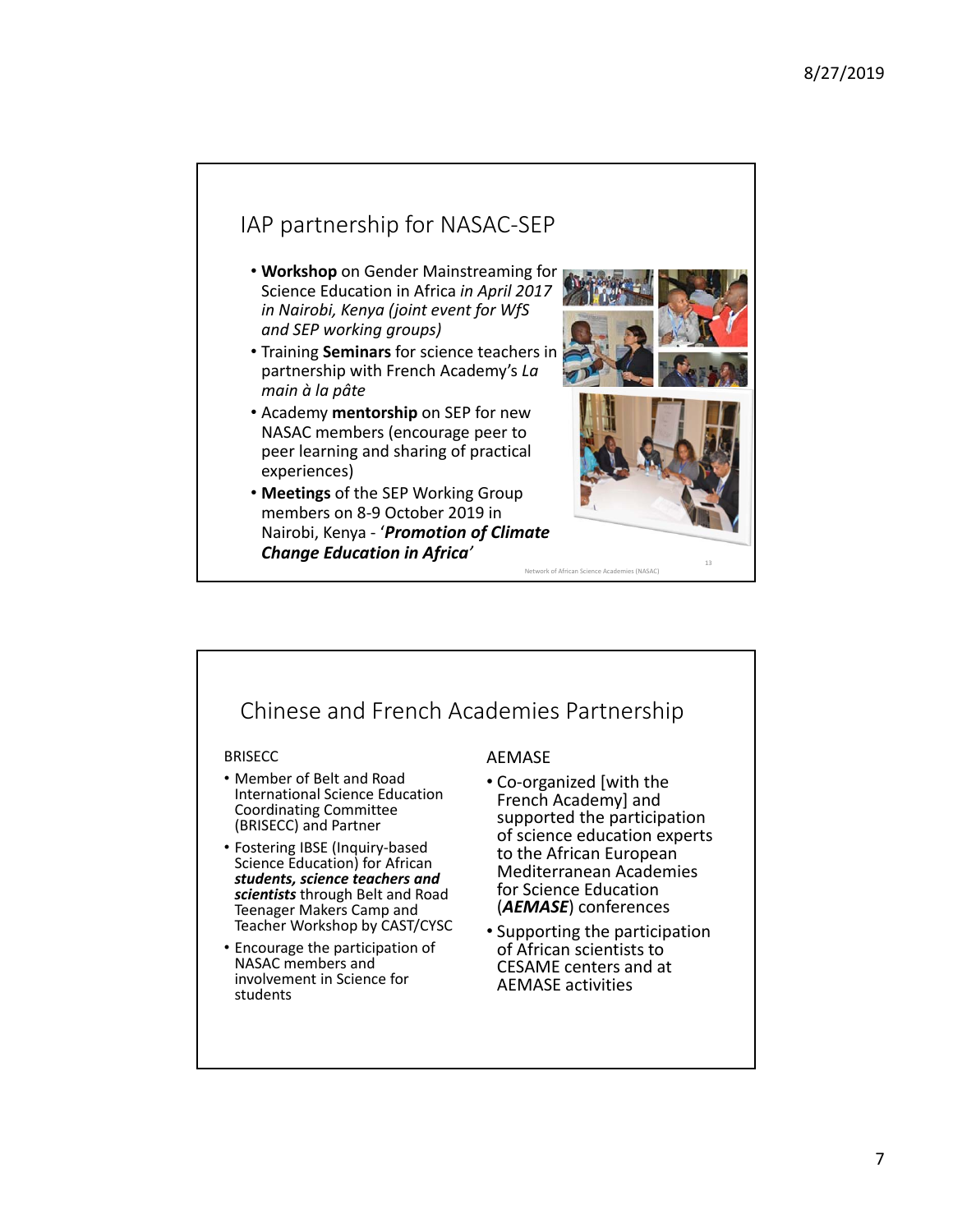# Spin‐offs from SEP initiatives